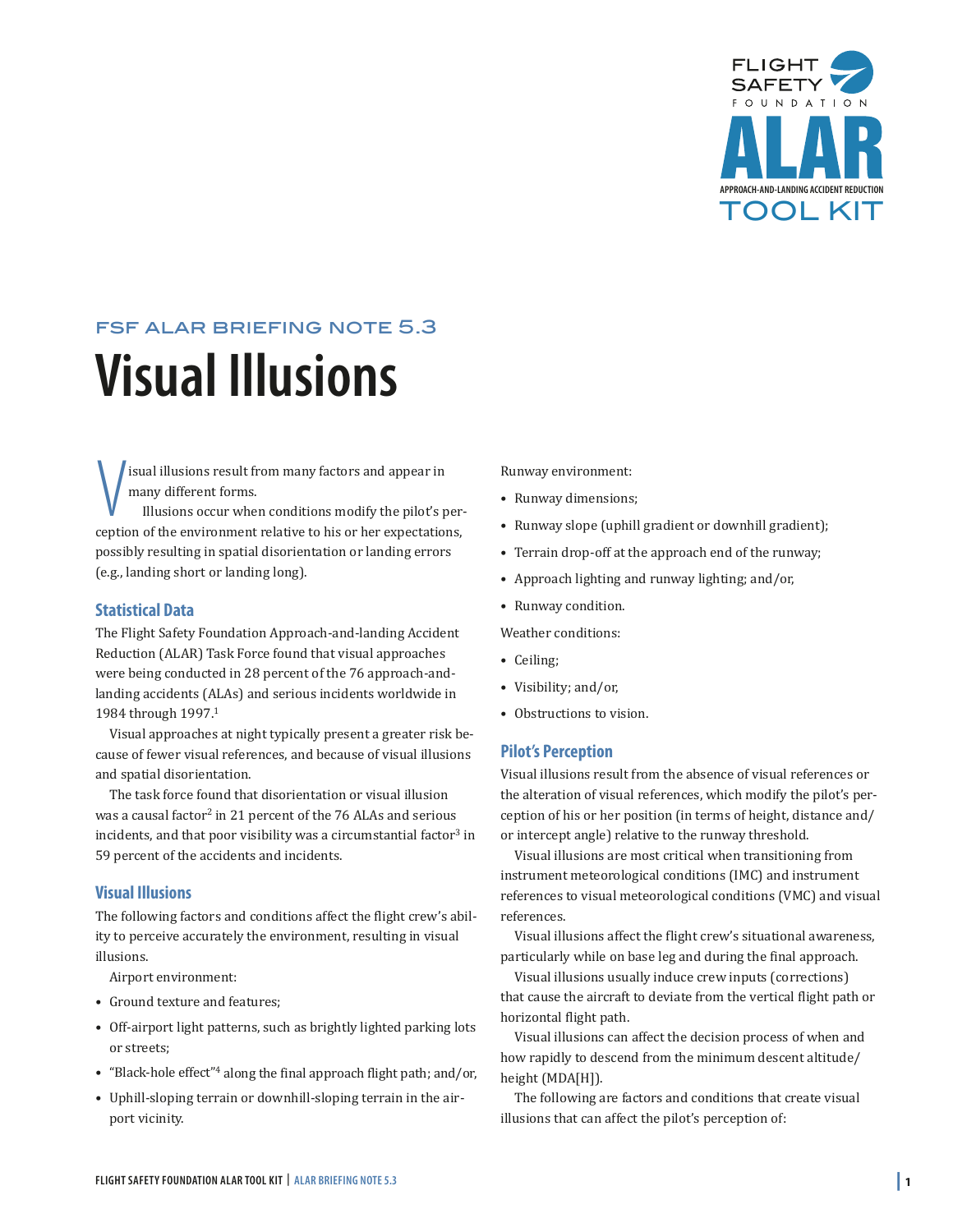- <span id="page-1-0"></span>• The airport and runway environment;
- • Terrain separation; and,
- • Deviation from the horizontal flight path or vertical flight path.

Usually, more than one factor is involved in a given approach.

# **Airport Environment**

Conditions that create visual illusions include:

- • Black-hole effect along the final approach flight path;
- • An uphill slope in the approach zone or a drop-off of terrain at the approach end of the runway creates an illusion of being too high (impression of a steep glide path [Figure 1]), thus:
	- Possibly inducing a correction (e.g., increasing the rate of descent) that places the aircraft below the intended glide path; or,
	- Preventing the flight crew from detecting a too-shallow flight path; and,
- • A downhill slope in the approach zone creates an illusion of being too low (impression of a shallow glide path [Figure 2]), thus:
	- Possibly inducing a correction that places the aircraft above the intended glide path; or,
	- Preventing the flight crew from detecting a too-steep flight path.

# **Runway Environment**

Conditions that create visual illusions include:

- • Runway dimensions:
	- The runway aspect ratio (i.e., its length relative to its width) affects the crew's visual perception of the runway (Figure 3, middle panel, shows the expected image of the runway);
	- A wide or short runway (low aspect ratio) creates an impression of being too low (Figure 3, left panel); and,
	- A narrow or long runway (high aspect ratio) creates an impression of being too high (Figure 3, right panel);
- • Runway uphill slope or downhill slope:
	- An uphill slope creates an illusion of being too high (impression of a steep glide path); and,
	- A downhill slope creates an illusion of being too low (impression of a shallow glide path);
- Lighting:
	- Approach lighting and runway lighting (including touchdown zone lighting) affect depth perception, depending on:

# **Uphill Slope Creates Illusion That Aircraft Is on Steeper-Than-Actual Glide Path**



**Figure 1**

# **Downhill Slope Creates Illusion That Aircraft Is on Shallower-Than-Actual Glide Path** FREE Perceived glide path<br>
Actual glide path

Source: FSF ALAR Task Force

# **Figure 2**

- • Lighting intensity;
- • Daytime conditions or nighttime conditions; and
- Weather conditions;
- Bright runway lights create the impression of being closer to the runway (thus, on a steeper glide path);
- Low-intensity lights create the impression of being farther away (thus, on a shallower glide path);
- Nonstandard spacing of runway lights modifies the pilot's perception of distance to the runway and glide path; and,
- If the runway lighting is partially visible (e.g., while on base leg during a visual approach or circling approach), the runway may appear farther away or at a different angle (e.g., intercept angle is perceived as smaller than actual).

The following runway approach-aid conditions may increase the crew's exposure to visual illusions: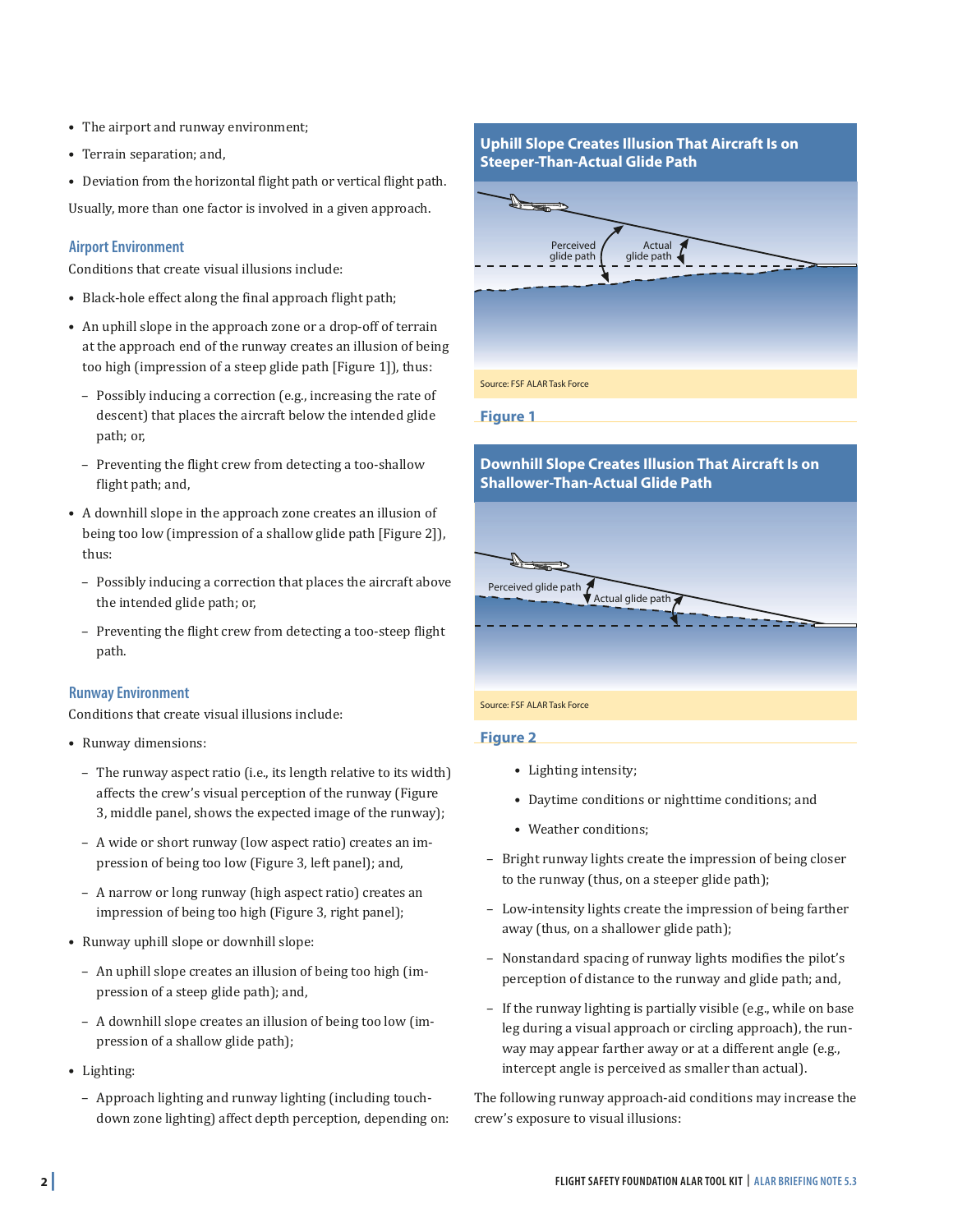

**Note**: All three panels show a pilot's sight picture from an aircraft at 200 feet and on a three-degree glide path. The runway in panel A is 150 feet (45 meters) wide and 11,500 feet (3,500 meters) long. The runway in panel B is wider/shorter than the runway in panel A; the crew may believe that the aircraft is on a shallower-than-actual glide path. The runway in panel C is narrower/longer than the runway in panel A; the crew may believe that the aircraft is on a steeper-than-actual flight path.

Source: FSF ALAR Task Force

#### **Figure 3**

- A glideslope that is unusable beyond a certain point because of terrain or below a certain altitude because of water;
- Offset localizer course; and,
- Two-bar visual approach slope indicator (VASI), if used below (typically) 300 feet height above touchdown (HAT) for glidepath corrections.

#### **Weather Conditions**

The following weather conditions can create visual illusions:

- • Ceiling and visibility (vertical, slant and horizontal visibility):
	- Flying in light rain, fog, haze, mist, smoke, dust, glare or darkness usually creates an illusion of being too high;
	- Shallow fog (i.e., a fog layer not exceeding 300 feet thickness) results in a low obscuration and in low horizontal visibility:
		- When on top of a shallow fog layer, the ground (or airport and runway, if flying overhead) can be seen; but when entering the fog layer, forward visibility and slant visibility are lost; and,
		- Entering a fog layer also creates the perception of a pitch-up, which causes the pilot to respond with a nosedown correction that steepens the approach path;
- Flying in haze creates the impression that the runway is farther away, inducing a tendency to shallow the glide path and land long;
- In light rain or moderate rain, the runway may appear indistinct because of the "rain halo effect," increasing the risk of misperception of the vertical deviation or horizontal deviation during the visual segment (the segment flown after transition from instrument references to visual references);
- Heavy rain affects depth perception and distance perception:
	- Rain on a windshield creates refraction effects that cause the crew to believe that the aircraft is too high, resulting in an unwarranted nose-down correction and flight below the desired flight path;
	- In daylight conditions, rain diminishes the apparent intensity of the approach light system (ALS), resulting in the runway appearing to be farther away. As a result of this illusion, the flight crew tends to shallow the flight path, resulting in a long landing; and,
	- In nighttime conditions, rain increases the apparent brilliance of the ALS, making the runway appear to be closer, inducing a pitch-down input and the risk of landing short of the runway threshold;
- When breaking out at both ceiling minimums and visibility minimums, the slant visibility may not be sufficient for the crew to see the farther bar(s) of the VASI or precision approach path indicator (PAPI), thus reducing the available visual cues for the visual segment in reduced visibility;
- Crosswind:
	- In crosswind conditions, the runway lights and environment will appear at an angle to the aircraft heading; the flight crew should maintain the drift correction and resist the tendency to align the aircraft with the runway centerline; and,
- Runway surface condition:
	- A wet runway reflects very little light; this can affect depth perception and cause the flight crew to perceive incorrectly that the aircraft is farther away from the runway. This effect usually results in a late flare and hard landing.

Table 1 provides a summary of visual illusions factors and their effects on the pilot's perception and actions.

# **Lessening the Effects**

To lessen the effects of visual illusions, company accidentprevention strategies and personal lines of defense should be developed and implemented based on the following recommendations.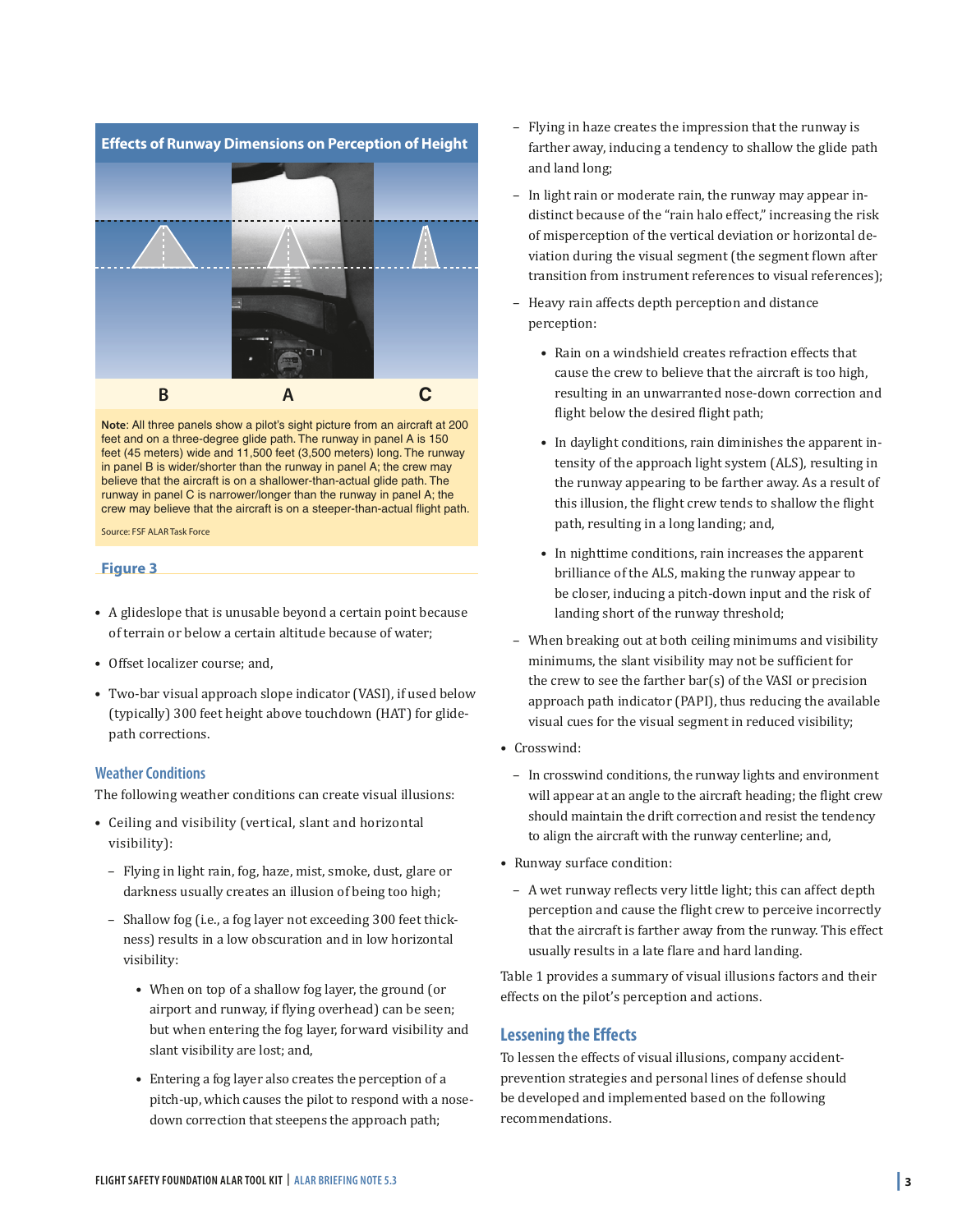# **Factors That Cause Visual Illusions and Result in Incorrect Pilot Responses**

| <b>Perception</b>                    | <b>Action</b>              | Result                       |
|--------------------------------------|----------------------------|------------------------------|
| Too high                             | Push                       | Land short/<br>hard          |
|                                      |                            |                              |
| <b>Too low</b>                       | Pull                       | Land long/<br>overrun        |
|                                      |                            |                              |
| Too close<br>(too steep)             | Push                       | Land short/<br>hard          |
| <b>Farther away</b><br>(too shallow) | Pull                       | Land long/<br>overrun        |
| Too high                             | Push                       | Land short/<br>hard          |
| Pitch-up                             | Push over                  | Steepen glide<br>path/(CFIT) |
| Farther away<br>(too shallow)        | Pull                       | Land long/<br>overrun        |
| <b>Farther away</b><br>(too high)    | Late flare                 | Hard landing                 |
| Angled with<br>runway                | Cancel drift<br>correction | Drifting off<br>track        |
|                                      |                            |                              |

CFIT = controlled flight into terrain

Source: FSF ALAR Task Force

#### **Table 1**

#### **Hazard Awareness**

Companies should assess their exposure to visual illusions on their route network and in their operating environment(s).

Flight crews should be trained to recognize and to understand the factors and conditions that cause visual illusions and their effects, including:

- • Perception of height/depth, distances and angles; and,
- • Assessment of the aircraft's horizontal position and glide path.

#### **Hazard Assessment**

Approach hazards should be assessed during the approach briefing by reviewing the following elements:

- Ceiling conditions and visibility conditions;
- • Weather:
	- Wind and turbulence;
	- – Rain showers; and/or,
	- Fog or smoke patches;
- • Crew experience at the airport and in the airport environment:
	- – Surrounding terrain; and/or,
	- Specific airport hazards and runway hazards (obstructions, black-hole effect, off-airport light patterns); and,
- • Runway approach aids and visual aids:
	- Type of approach (let-down navaid restriction, such as a glideslope that is unusable beyond a specific point or below a specific altitude);
	- Type of approach lights; and,
	- VASI or PAPI availability.

## **Terrain Awareness**

When requesting or accepting a visual approach, the flight crew should be aware of the surrounding terrain features and manmade obstacles.

At night, an unlighted hillside between a lighted area and the runway may prevent the flight crew from correctly perceiving the rising terrain.

# **Type of Approach**

At night, whenever an instrument approach is available (particularly an instrument landing system [ILS] approach) the instrument approach should be preferred to a visual approach, to reduce the risk of accidents caused by visual illusions.

If an ILS approach is available, fly the ILS and use VASI or PAPI for the visual portion of the approach.

If an ILS approach is not available, a nonprecision approach supported by a VASI or PAPI should be the preferred option.

On a nonprecision approach, do not descend below the MDA(H) before reaching the visual descent point (VDP), even if visual references have been acquired.

To help prevent transitioning too early to visual references and descending prematurely, the pilot flying (PF) should maintain instrument references until reaching the VDP.

During a visual or circling approach, when on the base leg, if the VASI or PAPI indicates that the aircraft is below glide path, level off or climb until the VASI or PAPI indicates on-glide-path.

#### **Flight Path Monitoring**

Resisting the tendency to pitch down or to descend intentionally below the appropriate altitude is the greatest challenge during the visual segment of the approach. This includes:

- Pitching down toward the approach lights in an attempt to see the runway during a precision approach; or,
- Descending prematurely because of the incorrect perception of being too high.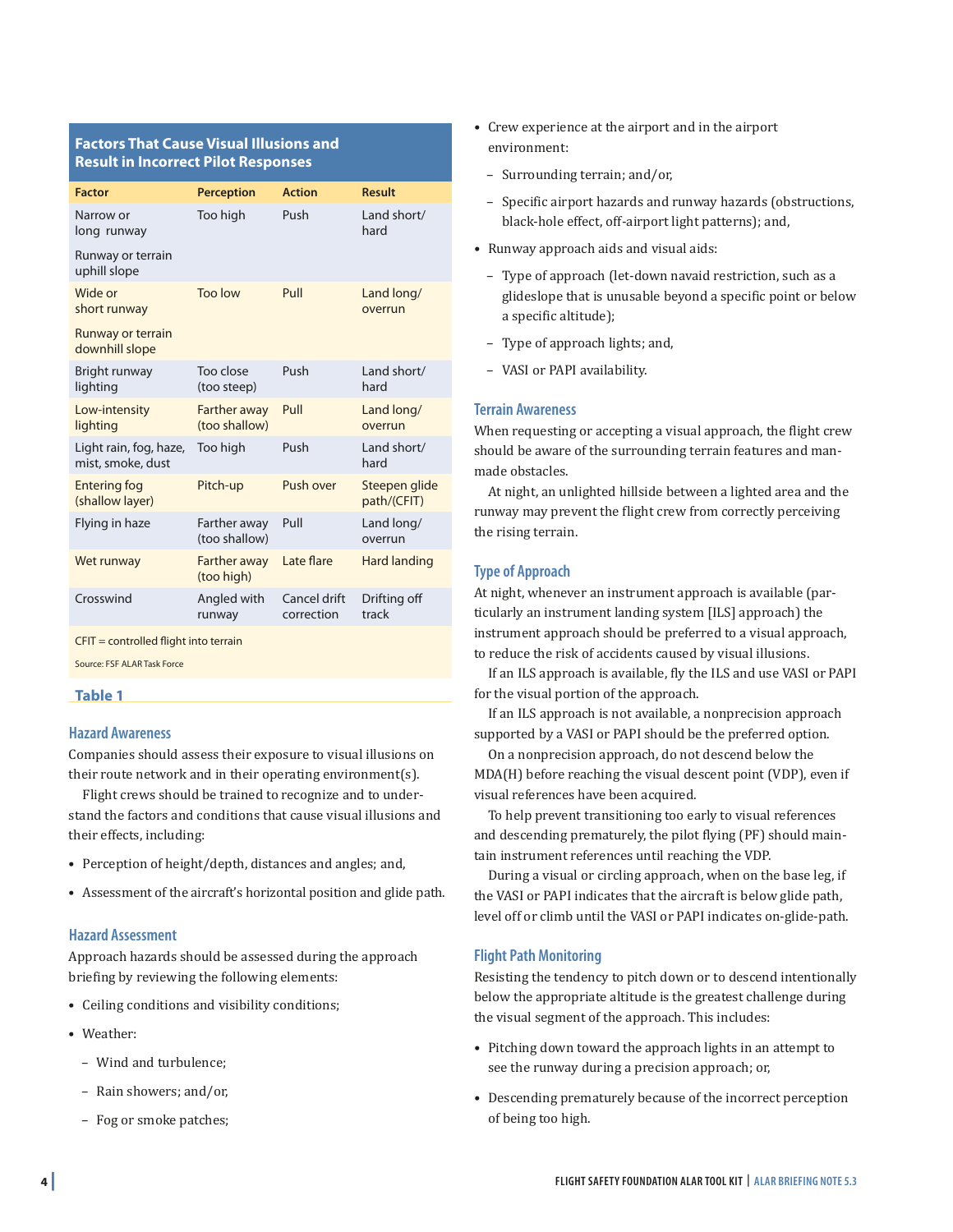The pilot not flying/pilot monitoring (PNF/PM) must maintain instrument references, including glideslope deviation, during the visual portion of an ILS approach.

Monitoring the VASI or PAPI, whenever available, provides additional visual references to resist the tendency to increase or to decrease the rate of descent.

On runways with an ALS with sequenced flashing lights II (ALSF-II), flight crews should be aware that two rows of red lights are aligned with the touchdown zone lights; this will provide an additional guard against descending prematurely.

The following can counter visual illusions (and prevent a flight crew from descending prematurely):

- Maintain an instrument scan down to touchdown;
- • Cross-check instrument indications against outside visual references to confirm glide path;
- Use an ILS approach whenever available;
- Use a VASI or PAPI, if available, down to runway threshold; and,
- Use other available tools, such as an extended runway centerline shown on the flight management system (FMS) navigation display, ILS-DME (distance-measuring equipment) or VOR (very-high-frequency omnidirectional radio)-DME distance, altitude above airport elevation to confirm the glide path (based on a typical 300-feet/one-nautical-mile approach gradient).

#### **Crew Resource Management (CRM)**

CRM should ensure continuous monitoring of visual references and instrument references throughout the transition to the visual segment of an instrument approach.

In demanding conditions, the PNF/PM should reinforce his or her monitoring of instrument references and of the flight progress for effective cross-check and backup of the PF.

Altitude calls and excessive-parameter-deviation calls should be the same for instrument approaches and for visual approaches, and should be continued during the visual portion of the approach (including glideslope deviation during an ILS approach or vertical-speed deviation during a nonprecision approach).

#### **Consequences**

The following are cited often in the analysis of approach-andlanding incidents and accidents resulting from visual illusions:

- Unconscious modification of the aircraft trajectory to maintain a constant perception of visual references;
- • Natural tendency to descend below the glideslope or the initial glide path;
- The preceding tendencies combined with the inability to judge the proper flare point because of restricted visual

references (often resulting in a hard landing before reaching the desired touchdown point);

- Inadequate reference to instruments to support the visual segment;
- Failure to detect the deterioration of visual references; and,
- Failure to monitor the instruments and the flight path because both pilots are involved in the identification of visual references.

#### **Summary**

To guard against the adverse effects of visual illusions, flight crews should:

- Be aware of all weather factors;
- Be aware of surrounding terrain and obstacles;
- Assess the airport environment, airport and runway hazards; and,
- Adhere to defined PF-PNF/PM task sharing after the transition to visual flying, including:
	- Monitoring by the PF of outside visual references while referring to instrument references to support and monitor the flight path during the visual portion of the approach; and,
	- Monitoring by the PNF/PM of head-down references while the PF flies and looks outside, for effective cross-check and backup.

The following FSF ALAR Briefing Notes provide information to supplement this discussion:

- 1.6 [Approach](#page-0-0) Briefing;
- $\bullet$  [5.2 Terrain](#page-0-0);
- [7.3 Visual References](#page-0-0); and,
- $7.4$  Visual Approaches.

#### **Notes**

- 1. Flight Safety Foundation. "Killers in Aviation: FSF Task Force Presents Facts About Approach-and-landing and Controlled-flight-into-terrain Accidents." *Flight Safety Digest* [Volume 17 \(November–December](#page-0-0)  1998) and Volume 18 (January–February 1999): 1–121. The facts presented by the FSF ALAR Task Force were based on analyses of 287 fatal approach-and-landing accidents (ALAs) that occurred in 1980 through 1996 involving turbine aircraft weighing more than 12,500 pounds/5,700 kilograms, detailed studies of 76 ALAs and serious incidents in 1984 through 1997 and audits of about 3,300 flights.
- 2. The Flight Safety Foundation (FSF) Approach-and-landing Accident Reduction (ALAR) Task Force defined *causal factor* as "an event or item judged to be directly instrumental in the causal chain of events leading to the accident [or incident]." Each accident and incident in the study sample involved several causal factors.